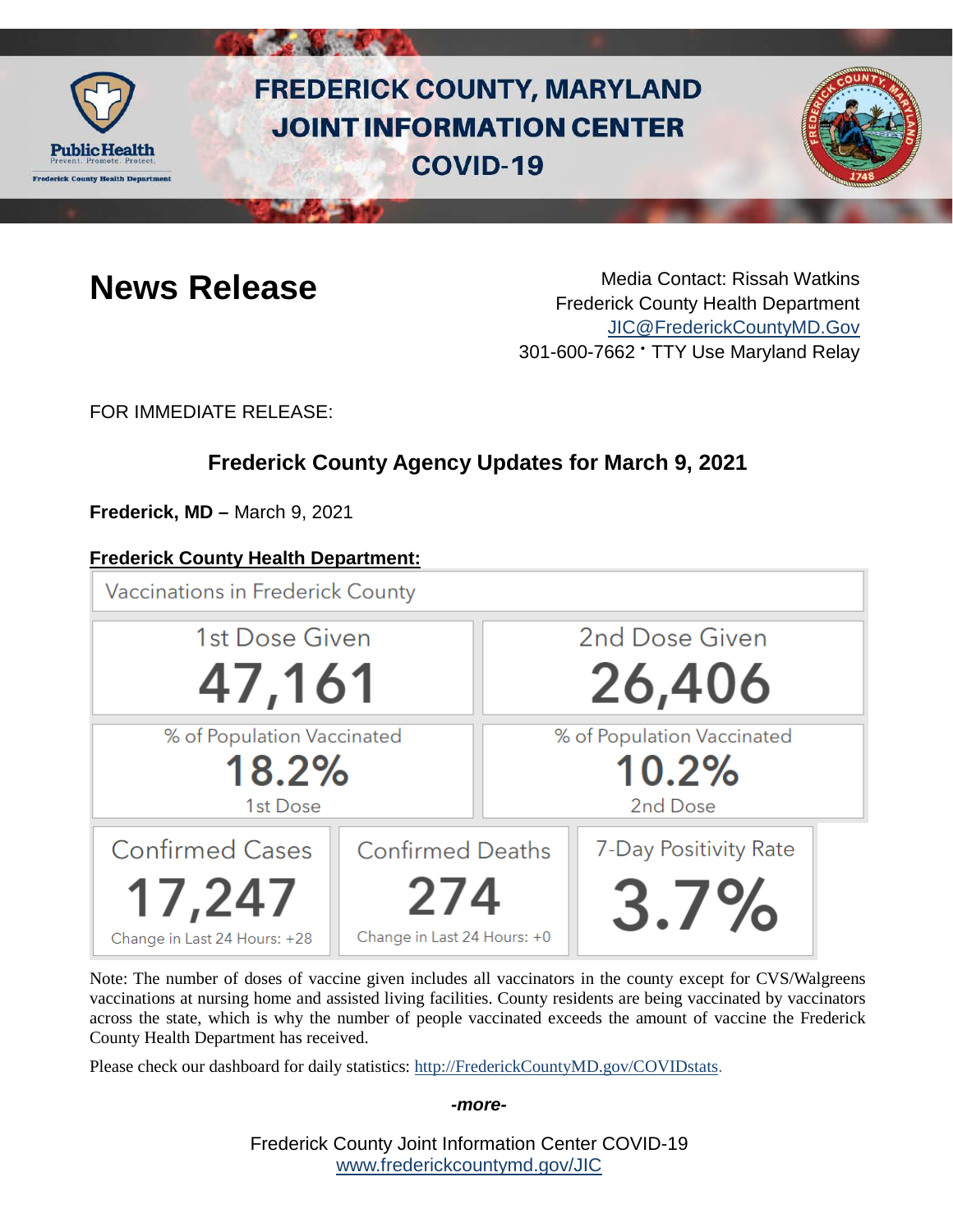

#### **Page 2/JIC**

# CDC Update

#### [When You've Been Fully Vaccinated](https://www.cdc.gov/coronavirus/2019-ncov/vaccines/fully-vaccinated-guidance.html)

COVID-19 vaccines are effective at protecting you from getting sick. Based on what we know about COVID-19 vaccines, people who have been fully vaccinated can start to do some things that they had stopped doing because of the pandemic.

If you've been fully vaccinated, you can:

- Gather indoors with fully vaccinated people without wearing a mask.
- 
- Gather indoors with unvaccinated people from one other household without masks, unless any of those people or anyone they live with is at increased risk for severe illness from COVID-19.

In public you should still wear a mask, stay at least 6 feet apart from others, and avoid crowds and poorly ventilated spaces.

# Frederick County Health Department Is Currently Vaccinating

Frederick County Health Department (FCHD) is vaccinating people who live or work in Frederick County in groups: 1A, 1B and people in 1C in the 65-74 age group, **now vaccinating people born in and before 1949.** Over a 500 educators will be vaccinated this week.

- Process for 65-74 Group: FCHD is currently working to vaccinate people born in or before 1949 who have pre-registered with us through our Vaccine Interest Form on our [website.](https://health.frederickcountymd.gov/629/COVID-19-Vaccine) Then we will offer appointments to people born in 1950, and so on down to people 65 years old.
- Process for Educators Group: This week, FCHD will hold one clinic for educators randomly selected from our Vaccine Interest Form list. Another clinic will be held for educators identified by their employers.
	- o Pharmacy locations that are part of [CDC's Federal Retail Pharmacy Program](https://www.cdc.gov/vaccines/covid-19/retail-pharmacy-program/index.html) are now giving priority to school staff and childcare workers for COVID-19 vaccination during the month of March.

**If you have pre-registered with us, we will contact you when we can offer an appointment.** It may be several weeks or longer until you are contacted since it depends on vaccine availability.

**Other vaccinators in the county may be vaccinating all eligible groups in 1A, 1B, and 1C. Please check [covidvax.maryland.gov](https://coronavirus.maryland.gov/pages/vaccine) to find a provider near you by zip code.**

*-more-*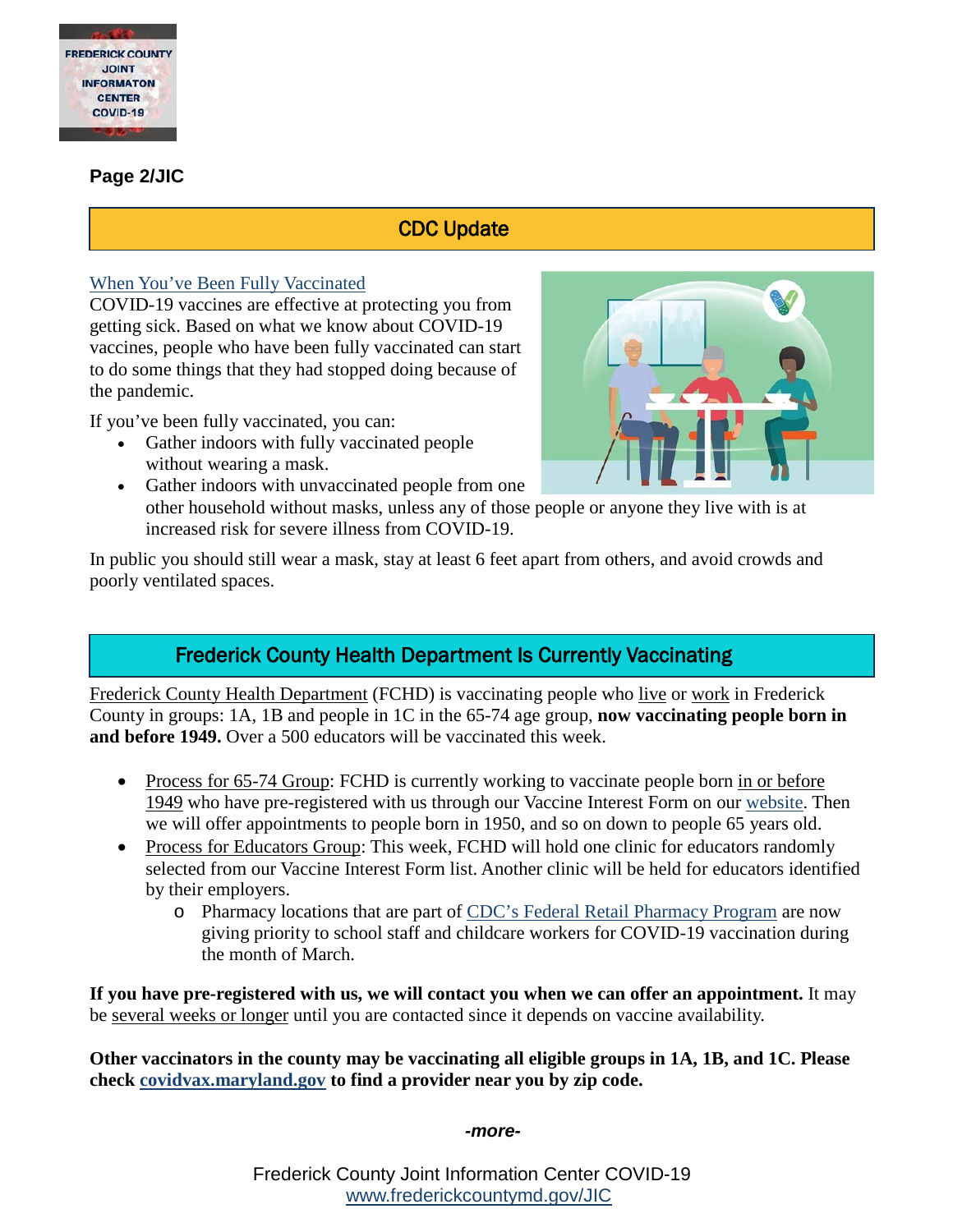

### **Page 3/JIC**

# Update on COVID-19 Vaccine

**20,850** total 1st doses of COVID-19 vaccine received by Frederick County Health Department to date. **1,800** 1st doses of COVID-19 vaccine received by Frederick County Health Department this week.

If you were born in 1949 or before, please call 301-600-7900 (English) or 301-600-7905 (Spanish) so that our Vaccination Appointment Line can help you schedule an appointment. It is open Monday – Friday, 8am to 5pm.

# Other Frederick County Agency Updates

Frederick County Animal Control: Free canned dog food is available at Animal Control on Wednesday March 10th from 11:30-2:00 or until it runs out. Limit one case per customer, no requirements. Drive-through distribution at 1832 Rosemont Avenue, Frederick. The available dog food is Kirkland Brand, Nature's Domain Turkey & Pea.



#### Frederick County Office of Economic Development:

Downtown Frederick Partnership's Main Street Small Business Relief Grant Program provides working capital and COVID-19 adaptation support grants to Downtown Frederick retail, restaurant, craft beverage and personal service businesses. The program was created with funding provided by the State of Maryland under Governor Hogan's *Maryland Strong: Economic Recovery Initiative.*

The Partnership has a total of \$251,681 to fund grants to eligible businesses. The Partnership has opted to use \$0 for grant program administration in order to maximize the grants to eligible businesses. In addition to the \$251,681, the Partnership has set aside limited funding to be used to reduce the advertising costs for businesses participating in the 2021 *Get it Downtown* magazine. The Partnership will provide more information on this opportunity later this spring.

Following the grant deadline, the Partnership will review the number of eligible applicants and divide the pool of available funds equally between all eligible businesses. All grant dollars received by eligible businesses must be spent by June 30, 2021.

**Applications are due by 11:59PM on Wednesday, March 24.** See below for grant program guidelines, eligibility requirements and to fill out the online application. Contact [kara@downtownfrederick.org](mailto:kara@downtownfrederick.org) with any questions. [Read More Here.](https://downtownfrederick.org/mainstreetgrant/)

*-more-*